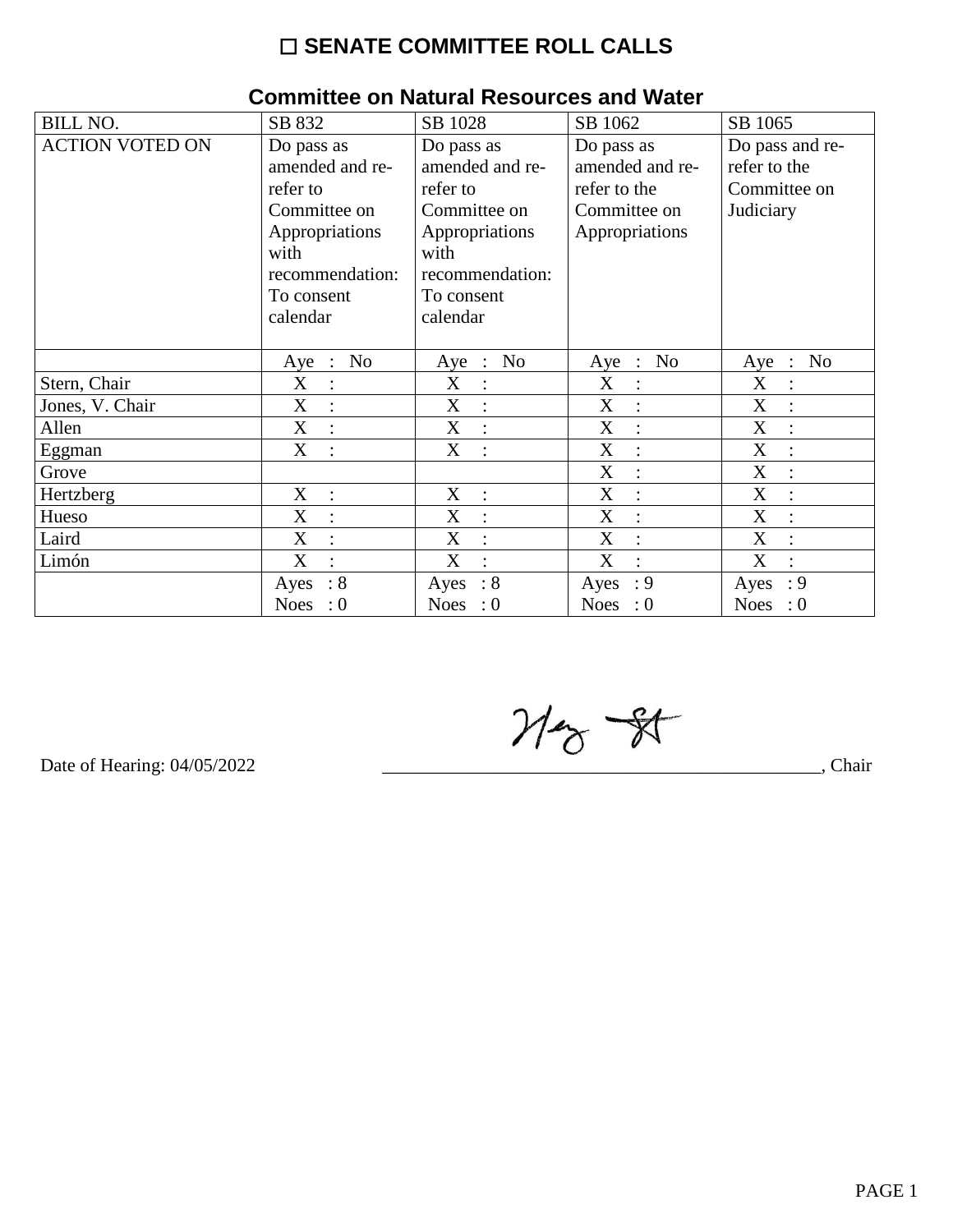## $\square$  SENATE COMMITTEE ROLL CALLS

| <b>BILL NO.</b>        | SB 1123                                                                                   | SB 1157                                                           | SB 1219                                                                                   | SB 1295                                                           |
|------------------------|-------------------------------------------------------------------------------------------|-------------------------------------------------------------------|-------------------------------------------------------------------------------------------|-------------------------------------------------------------------|
| <b>ACTION VOTED ON</b> | Do pass as<br>amended and re-<br>refer to the<br>Committee on<br>Environmental<br>Quality | Do pass and re-<br>refer to the<br>Committee on<br>Appropriations | Do pass as<br>amended and re-<br>refer to the<br>Committee on<br>Environmental<br>Quality | Do pass and re-<br>refer to the<br>Committee on<br>Appropriations |
|                        | N <sub>o</sub><br>Aye :                                                                   | N <sub>o</sub><br>Aye<br>$\cdot$ :                                | N <sub>o</sub><br>Aye<br>$\therefore$                                                     | N <sub>o</sub><br>Aye<br>$\mathbb{R}^2$                           |
| Stern, Chair           | X<br>$\ddot{\cdot}$                                                                       | X                                                                 | X<br>$\ddot{\cdot}$                                                                       | X                                                                 |
| Jones, V. Chair        | $\boldsymbol{\mathrm{X}}$<br>$\ddot{\cdot}$                                               | $\boldsymbol{X}$                                                  |                                                                                           | X                                                                 |
| Allen                  | X<br>$\bullet$                                                                            | X<br>$\cdot$                                                      | X<br>$\ddot{\cdot}$                                                                       | X<br>$\cdot$                                                      |
| Eggman                 | $\mathbf X$                                                                               | X                                                                 |                                                                                           | X                                                                 |
| Grove                  | X<br>$\ddot{\cdot}$                                                                       | X                                                                 |                                                                                           |                                                                   |
| Hertzberg              | X<br>$\bullet$                                                                            | X<br>$\cdot$                                                      | X<br>$\ddot{\cdot}$                                                                       | X<br>$\ddot{\cdot}$                                               |
| Hueso                  | X                                                                                         | X                                                                 | X<br>$\ddot{\cdot}$                                                                       | X                                                                 |
| Laird                  | X<br>$\ddot{\cdot}$                                                                       | X<br>$\ddot{\cdot}$                                               | X<br>$\ddot{\cdot}$                                                                       | X                                                                 |
| Limón                  | X<br>$\bullet$                                                                            | X                                                                 | X<br>$\bullet$                                                                            | X                                                                 |
|                        | : 9<br>Ayes                                                                               | :7<br>Ayes                                                        | $\div 6$<br>Ayes                                                                          | :7<br>Ayes                                                        |
|                        | Noes<br>$\cdot 0$                                                                         | Noes : $2$                                                        | Noes : $0$                                                                                | Noes : $1$                                                        |

# **Committee on Natural Resources and Water**

 $M_{\odot}$  -  $N$ 

Date of Hearing: 04/05/2022

Chair